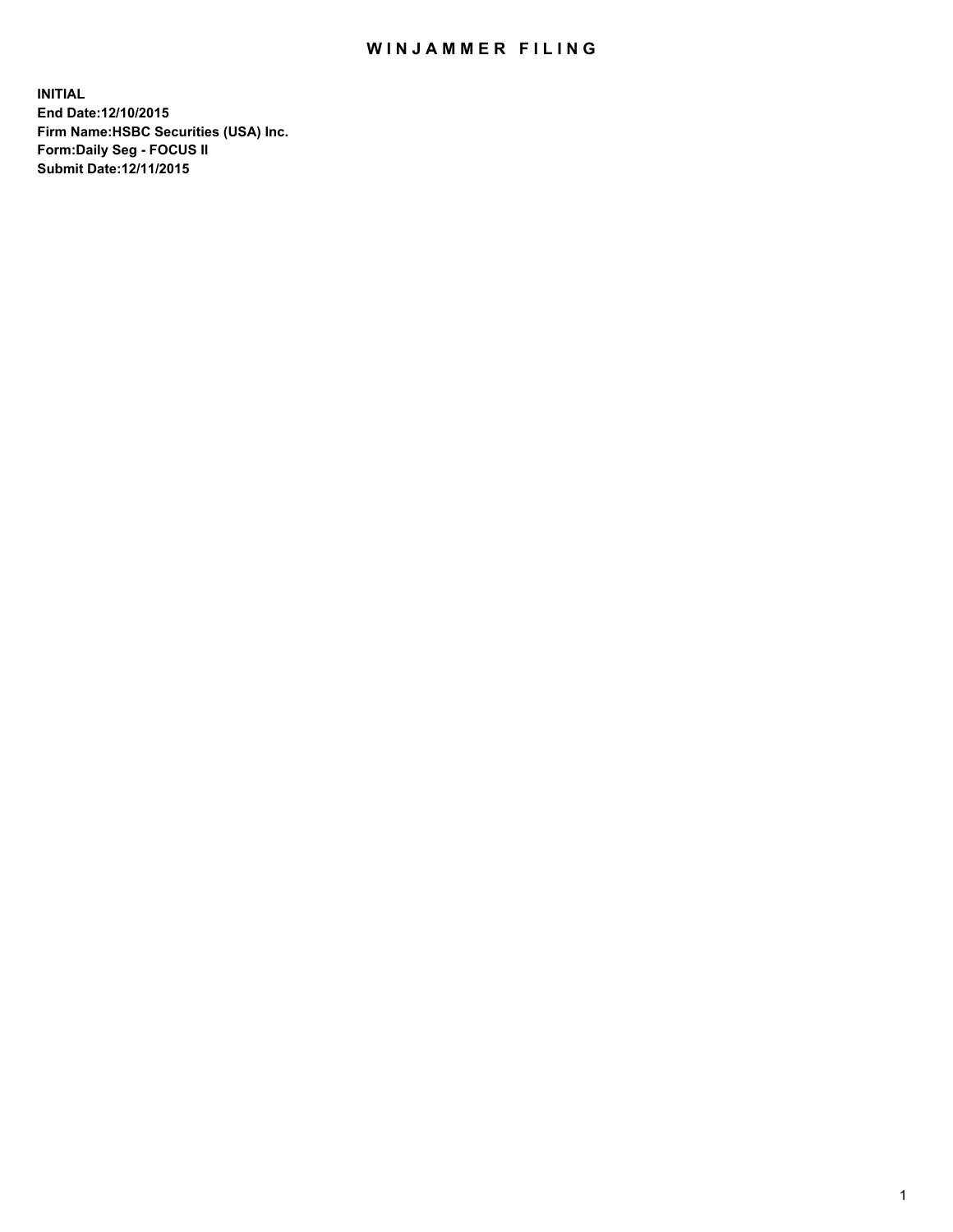## **INITIAL End Date:12/10/2015 Firm Name:HSBC Securities (USA) Inc. Form:Daily Seg - FOCUS II Submit Date:12/11/2015 Daily Segregation - Cover Page**

| Name of Company<br><b>Contact Name</b><br><b>Contact Phone Number</b><br><b>Contact Email Address</b>                                                                                                                                                                                                                          | <b>HSBC Securities (USA) Inc.</b><br>Steven richardson<br>212-525-6445<br>steven.richardson@us.hsbc.com |
|--------------------------------------------------------------------------------------------------------------------------------------------------------------------------------------------------------------------------------------------------------------------------------------------------------------------------------|---------------------------------------------------------------------------------------------------------|
| FCM's Customer Segregated Funds Residual Interest Target (choose one):<br>a. Minimum dollar amount: ; or<br>b. Minimum percentage of customer segregated funds required:%; or<br>c. Dollar amount range between: and; or<br>d. Percentage range of customer segregated funds required between: % and %.                        | 110,000,000<br><u>0</u><br>0 <sub>0</sub><br>0 <sub>0</sub>                                             |
| FCM's Customer Secured Amount Funds Residual Interest Target (choose one):<br>a. Minimum dollar amount: ; or<br>b. Minimum percentage of customer secured funds required:%; or<br>c. Dollar amount range between: and; or<br>d. Percentage range of customer secured funds required between:% and%.                            | 10,000,000<br>0 <sub>0</sub><br>00                                                                      |
| FCM's Cleared Swaps Customer Collateral Residual Interest Target (choose one):<br>a. Minimum dollar amount: ; or<br>b. Minimum percentage of cleared swaps customer collateral required:% ; or<br>c. Dollar amount range between: and; or<br>d. Percentage range of cleared swaps customer collateral required between:% and%. | 90,000,000<br><u>00</u><br>0 <sub>0</sub>                                                               |

Attach supporting documents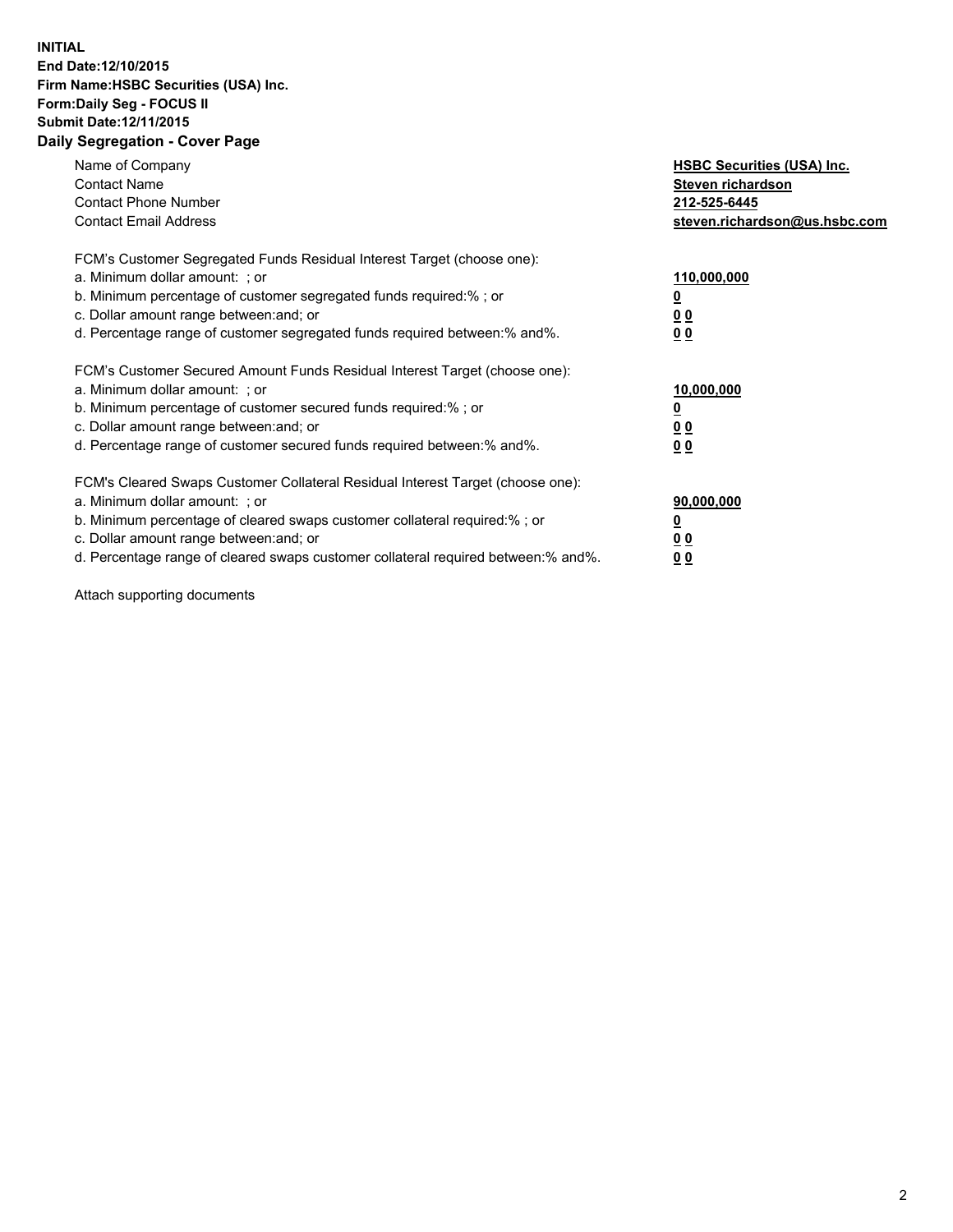**INITIAL End Date:12/10/2015 Firm Name:HSBC Securities (USA) Inc. Form:Daily Seg - FOCUS II Submit Date:12/11/2015 Daily Segregation - Secured Amounts**

## Foreign Futures and Foreign Options Secured Amounts Amount required to be set aside pursuant to law, rule or regulation of a foreign government or a rule of a self-regulatory organization authorized thereunder 1. Net ledger balance - Foreign Futures and Foreign Option Trading - All Customers A. Cash **39,780,444** [7315] B. Securities (at market) **142,082,579** [7317] 2. Net unrealized profit (loss) in open futures contracts traded on a foreign board of trade **10,562,577** [7325] 3. Exchange traded options a. Market value of open option contracts purchased on a foreign board of trade **0** [7335] b. Market value of open contracts granted (sold) on a foreign board of trade **0** [7337] 4. Net equity (deficit) (add lines 1. 2. and 3.) **192,425,600** [7345] 5. Account liquidating to a deficit and account with a debit balances - gross amount **4,251,459** [7351] Less: amount offset by customer owned securities **-4,249,962** [7352] **1,497** [7354] 6. Amount required to be set aside as the secured amount - Net Liquidating Equity Method (add lines 4 and 5) 7. Greater of amount required to be set aside pursuant to foreign jurisdiction (above) or line 6. FUNDS DEPOSITED IN SEPARATE REGULATION 30.7 ACCOUNTS 1. Cash in banks A. Banks located in the United States **11,641,386** [7500] B. Other banks qualified under Regulation 30.7 **0** [7520] **11,641,386** [7530] 2. Securities A. In safekeeping with banks located in the United States **99,981,729** [7540] B. In safekeeping with other banks qualified under Regulation 30.7 **0** [7560] **99,981,729** [7570] 3. Equities with registered futures commission merchants A. Cash **0** [7580] B. Securities **0** [7590] C. Unrealized gain (loss) on open futures contracts **0** [7600] D. Value of long option contracts **0** [7610] E. Value of short option contracts **0** [7615] **0** [7620] 4. Amounts held by clearing organizations of foreign boards of trade A. Cash **0** [7640] B. Securities **0** [7650] C. Amount due to (from) clearing organization - daily variation **0** [7660] D. Value of long option contracts **0** [7670]

- E. Value of short option contracts **0** [7675] **0** [7680]
- 5. Amounts held by members of foreign boards of trade
	-
	-
	- C. Unrealized gain (loss) on open futures contracts **10,562,577** [7720]
	- D. Value of long option contracts **0** [7730]
	- E. Value of short option contracts **0** [7735] **150,088,044** [7740]
- 6. Amounts with other depositories designated by a foreign board of trade **0** [7760]
- 7. Segregated funds on hand **0** [7765]
- 8. Total funds in separate section 30.7 accounts **261,711,159** [7770]
- 9. Excess (deficiency) Set Aside for Secured Amount (subtract line 7 Secured Statement Page 1 from Line 8)
- 10. Management Target Amount for Excess funds in separate section 30.7 accounts
- 11. Excess (deficiency) funds in separate 30.7 accounts over (under) Management Target

**0** [7305]

**192,427,097** [7355] **192,427,097** [7360]

 A. Cash **97,424,616** [7700] B. Securities **42,100,851** [7710] **69,284,062** [7380]

| 10,000,000 [7780]              |  |
|--------------------------------|--|
| <mark>59,284,062</mark> [7785] |  |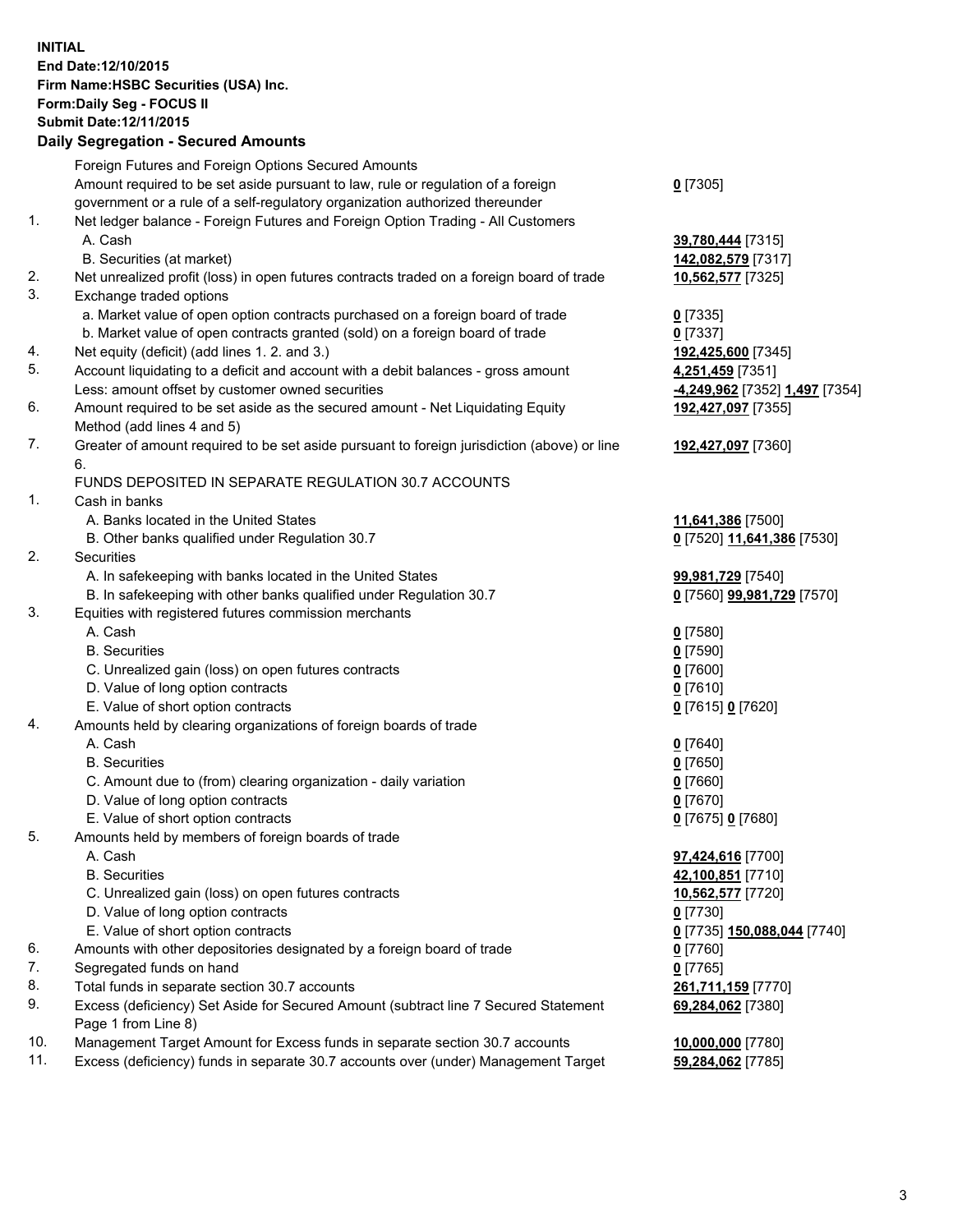**INITIAL End Date:12/10/2015 Firm Name:HSBC Securities (USA) Inc. Form:Daily Seg - FOCUS II Submit Date:12/11/2015 Daily Segregation - Segregation Statement** SEGREGATION REQUIREMENTS(Section 4d(2) of the CEAct) 1. Net ledger balance A. Cash **181,712,023** [7010] B. Securities (at market) **1,008,986,268** [7020] 2. Net unrealized profit (loss) in open futures contracts traded on a contract market **120,930,440** [7030] 3. Exchange traded options A. Add market value of open option contracts purchased on a contract market **134,594,402** [7032] B. Deduct market value of open option contracts granted (sold) on a contract market **-58,228,336** [7033] 4. Net equity (deficit) (add lines 1, 2 and 3) **1,387,994,797** [7040] 5. Accounts liquidating to a deficit and accounts with debit balances - gross amount **5,051,102** [7045] Less: amount offset by customer securities **-5,050,920** [7047] **182** [7050] 6. Amount required to be segregated (add lines 4 and 5) **1,387,994,979** [7060] FUNDS IN SEGREGATED ACCOUNTS 7. Deposited in segregated funds bank accounts A. Cash **147,330,969** [7070] B. Securities representing investments of customers' funds (at market) **0** [7080] C. Securities held for particular customers or option customers in lieu of cash (at market) **205,538,240** [7090] 8. Margins on deposit with derivatives clearing organizations of contract markets A. Cash **28,068,963** [7100] B. Securities representing investments of customers' funds (at market) **149,257,218** [7110] C. Securities held for particular customers or option customers in lieu of cash (at market) **803,448,028** [7120] 9. Net settlement from (to) derivatives clearing organizations of contract markets **4,902,237** [7130] 10. Exchange traded options A. Value of open long option contracts **134,594,402** [7132] B. Value of open short option contracts **-58,228,336** [7133] 11. Net equities with other FCMs A. Net liquidating equity **88,807,720** [7140] B. Securities representing investments of customers' funds (at market) **0** [7160] C. Securities held for particular customers or option customers in lieu of cash (at market) **0** [7170] 12. Segregated funds on hand **0** [7150] 13. Total amount in segregation (add lines 7 through 12) **1,503,719,441** [7180] 14. Excess (deficiency) funds in segregation (subtract line 6 from line 13) **115,724,462** [7190] 15. Management Target Amount for Excess funds in segregation **110,000,000** [7194]

16. Excess (deficiency) funds in segregation over (under) Management Target Amount Excess

**5,724,462** [7198]